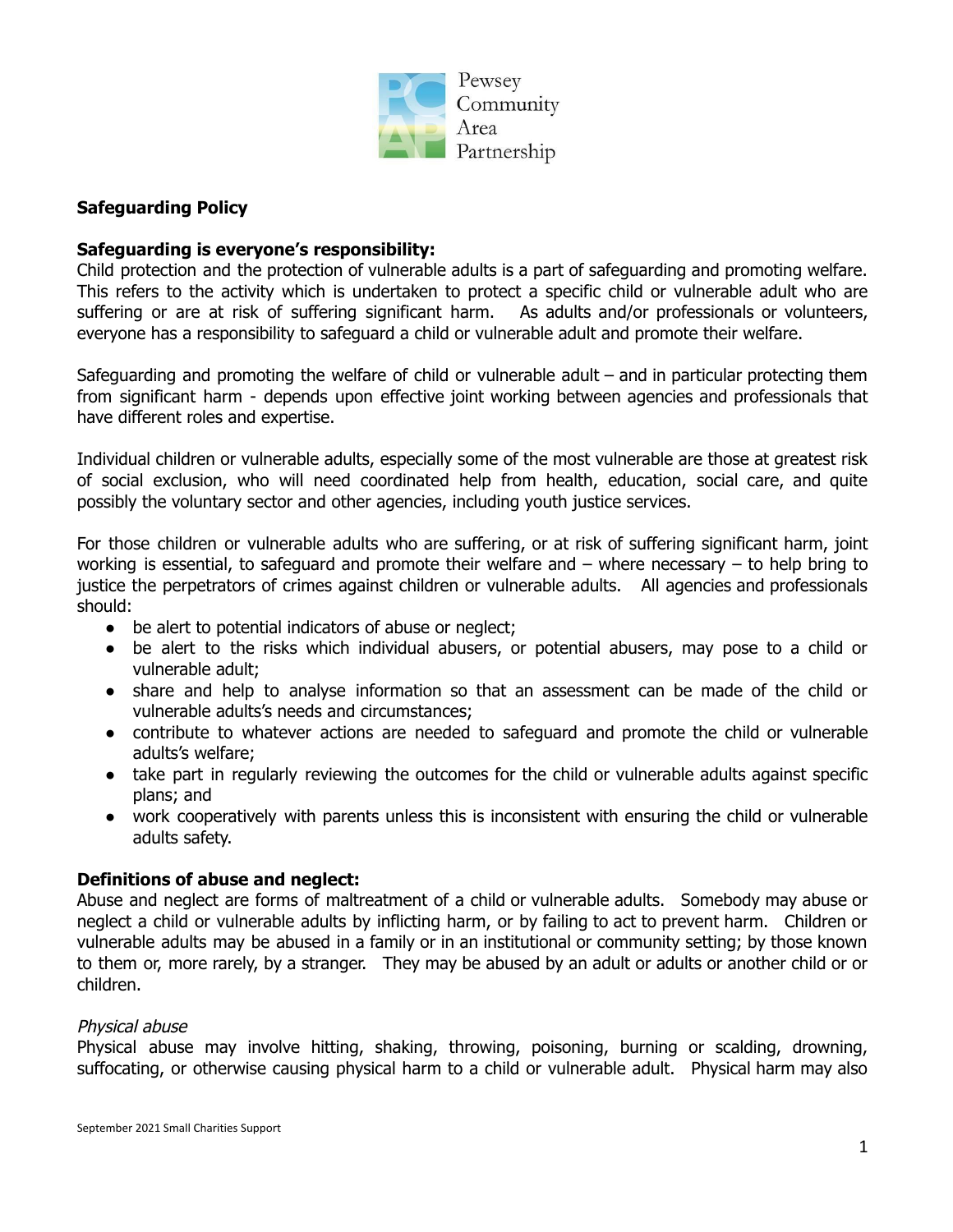

be caused when a parent or carer fabricates the symptoms of, or deliberately induces illness in a child or vulnerable adult.

## Emotional Abuse

Emotional abuse is the persistent emotional maltreatment of a child or vulnerable adult such as to cause severe and persistent adverse effects on the child or vulnerable adults's emotional development. may involve conveying to a child or vulnerable adult that they are worthless or unloved, inadequate, or valued only insofar as they meet the needs of another person. It may feature age or developmentally inappropriate expectations being imposed on a child or vulnerable adult. These may include interactions that are beyond the child or vulnerable adults's developmental capability, as well as overprotection and limitation of exploration and learning, or preventing the child or vulnerable adults participating in normal social interaction. It may involve seeing or hearing the ill-treatment of another. It may involve serious bullying causing a child or vulnerable adult frequently to feel frightened or in danger, or the exploitation or corruption of a child or vulnerable adult. Some level of emotional abuse is involved in all types of maltreatment of a child or vulnerable adults, though it may occur alone.

### Sexual Abuse

Sexual abuse involves forcing or enticing a child or vulnerable adult or young person to take part in sexual activities, including prostitution, whether or not the child or vulnerable adult is aware of what is happening. The activities may involve physical contact, including penetrative (eg: rape, buggery or oral sex) or non-penetrative acts.

They may include non-contact activities, such as involving a child or vulnerable adult in looking at, or in the production of, pornographic material or watching sexual activities, or encouraging a child or vulnerable adult to behave in sexually inappropriate ways.

### **Neglect**

Neglect is the persistent failure to meet a child or vulnerable adults's basic physical and/or psychological needs, likely to result in the serious impairment of the child or vulnerable adults's health or development. Neglect may occur during pregnancy as a result of maternal substance abuse. Once a child or vulnerable adult is born, neglect may involve a parent or carer failing to provide adequate food and clothing, shelter including exclusion from home or abandonment, failing to protect a child or vulnerable adult from physical and emotional harm or danger, failure to ensure adequate supervision including the use of inadequate care-takers, or the failure to ensure access to appropriate medical care or treatment. It may also include neglect of, or unresponsiveness to a child or vulnerable adults's basic emotional needs.

### Staff awareness

All staff will be made aware of this policy as part of their initial induction process and there will be regular briefings and updates for all staff.

Where necessary or possible, staff will be encouraged to attend appropriate training courses, such as those run by CSVSF or Wiltshire Council.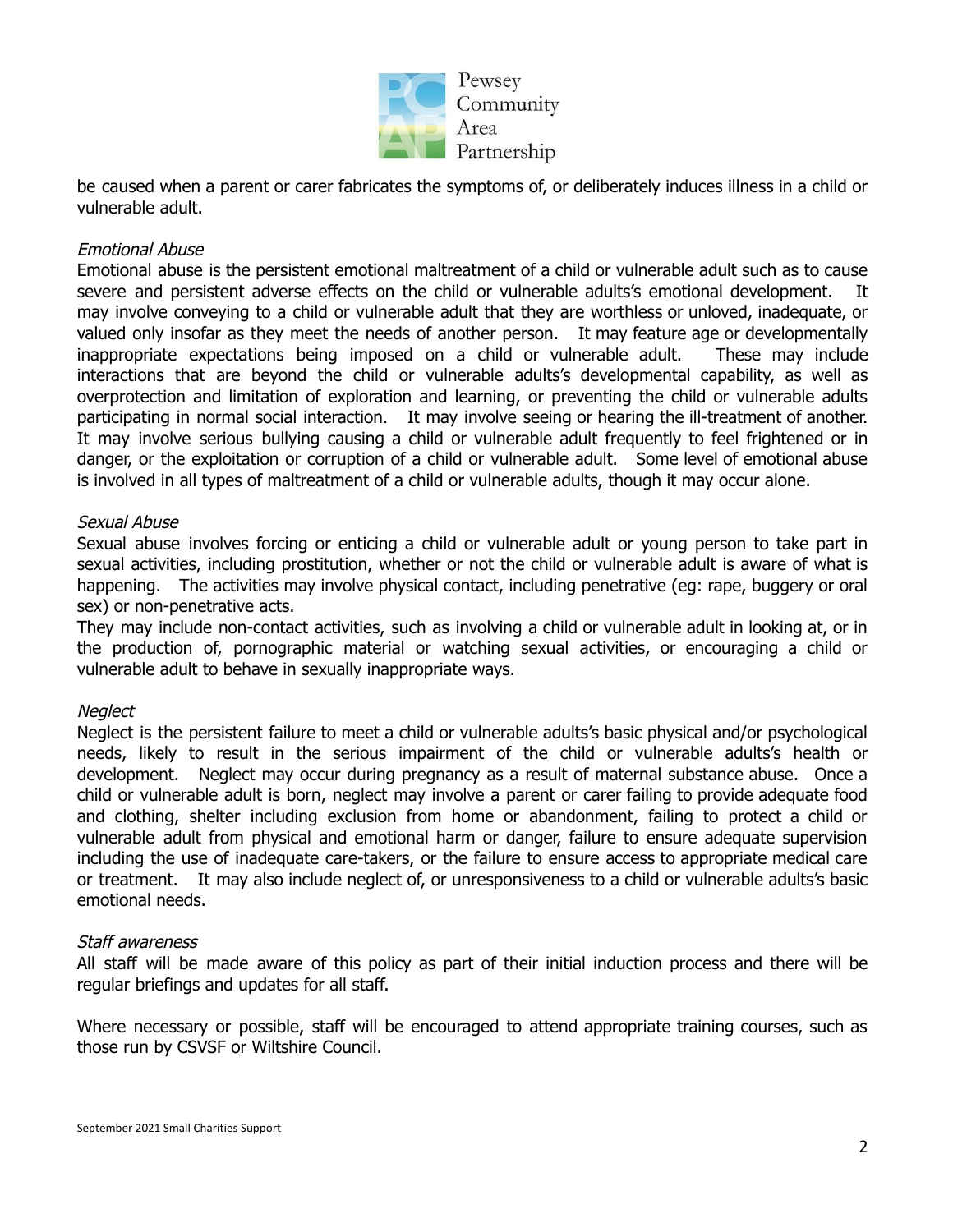

## Reviewing the Policy and Procedure

This policy and procedure will be reviewed every year, this will include checking telephone numbers, accuracy of personnel details, and any updates required by a change in local or national policy.

## **Procedures**

What to do if you have concerns about a child

You may have concerns about a child because of something you have seen or heard, or a child may choose to disclose something to you. If a child discloses information to you, you should:

- Not promise confidentiality, you have a duty to share this information and refer to Children's Social Care Services.
- Listen to what is being said, without displaying shock or disbelief.
- Accept what is said.
- Reassure the child or vulnerable adult, but only as far as is honest, don't make promises you may not be able to keep eg: 'Everything will be alright now', 'You'll never have to see that person again'.
- Do reassure and alleviate quilt, if the child or vulnerable adult refers to it. For example, you could say, 'You're not to blame'.
- Do not interrogate the child or vulnerable adult ; it is not your responsibility to investigate.
- Do not ask leading questions (eg: Did he touch your private parts?), ask open questions such as 'Anything else to tell me?'
- Do not ask the child or vulnerable adult to repeat the information for another member of staff.
- Explain what you have to do next and who you have to talk to.
- Take notes if possible or write up your conversation as soon as possible afterwards.
- Record the date, time, place any non-verbal behaviour and the words used by the child or vulnerable adult (do not paraphrase).
- Record statements and observable things rather than interpretations or assumptions.

Whatever the nature of your concerns, discuss them with the designated safeguarding lead Dawn Wilson 07467391809. If this person is not available report the incident to the Police or to the Multi Agency Support Hub - MASH on 0300 4560108

### **What information will you need when making a referral?**

You will be asked to provide as much information as possible. Such as the child's full name, date of birth, address, school, GP, languages spoken, any disabilities the child may have, details of the parents. Do not be concerned if you do not have all these details, you should still make the call.

You should follow up the verbal referral in writing, within 48hrs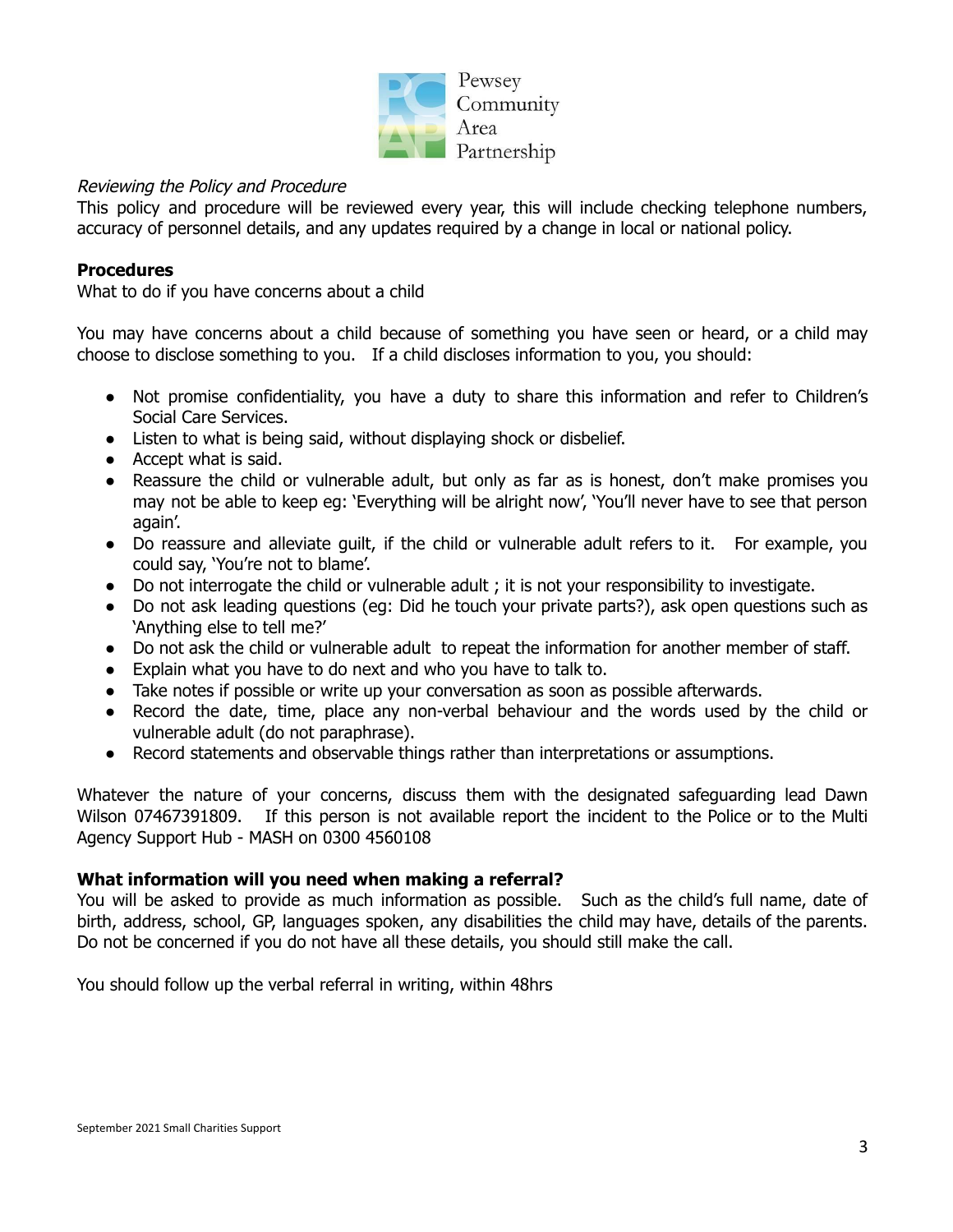

### **Allegations Involving a Members of Staff / Volunteer**

Small Charity Support is committed to having effective recruitment and human resources procedures, including checking all staff and volunteers to make sure they are safe to work with children and young people. Where appropriate, key staff involved in recruitment processes will undertake Safer Recruitment Training.

However, there may still be occasions when there is an allegation against a member of staff or volunteer. Allegations against those who work with children, whether in a paid or unpaid capacity, cover a wide range of circumstances

All allegations of abuse of children by those who work with children or care for them must be taken seriously. All reports of allegations must be submitted within one working day to The Child Protection Officer.

The following procedure should be applied in all situations where it is alleged that a person who works with children has:

- Behaved in a way which has harmed a child, or may have harmed a child;
- Possibly committed a criminal offence against or related to a child;
- Behaved towards a child or children in a way which indicates that he/she is unsuitable to work with children.

The allegations may relate to the person's behaviour at work, at home or in another setting.

The Child Protection Officer will discuss the matter to determine what steps should be taken and where necessary obtain further details of the allegation and the circumstances in which it was made. The discussion should also consider whether there is evidence/information that establishes that the allegation is false or unfounded, whether a referral to the London Borough of Barnet Supporting Families Division is required and/or whether disciplinary action is appropriate.

Some allegations will be so serious as to require immediate referral to the Barnet Supporting Families Division and the Police, but common sense and judgement must be applied in reaching a decision about what action to take.

If the allegation is not patently false and there is cause to suspect that a child is suffering or is likely to suffer Significant Harm, the Child Protection Officer will immediately refer the matter to the Barnet Supporting Families Division and ask for a Strategy Discussion/Meeting to be convened straight away.

Some allegations may be less serious and at first sight might not seem to warrant consideration of a police investigation or enquiries by the Barnet Supporting Families Division. However, it is important to ensure that even apparently less serious allegations are followed up and examined objectively by someone independent of the organisation. Consequently the Child Protection Officer should be informed of all allegations that come to the employer's attention and appear to come within the scope of this procedure so that he or she can consult Police and social care colleagues as appropriate.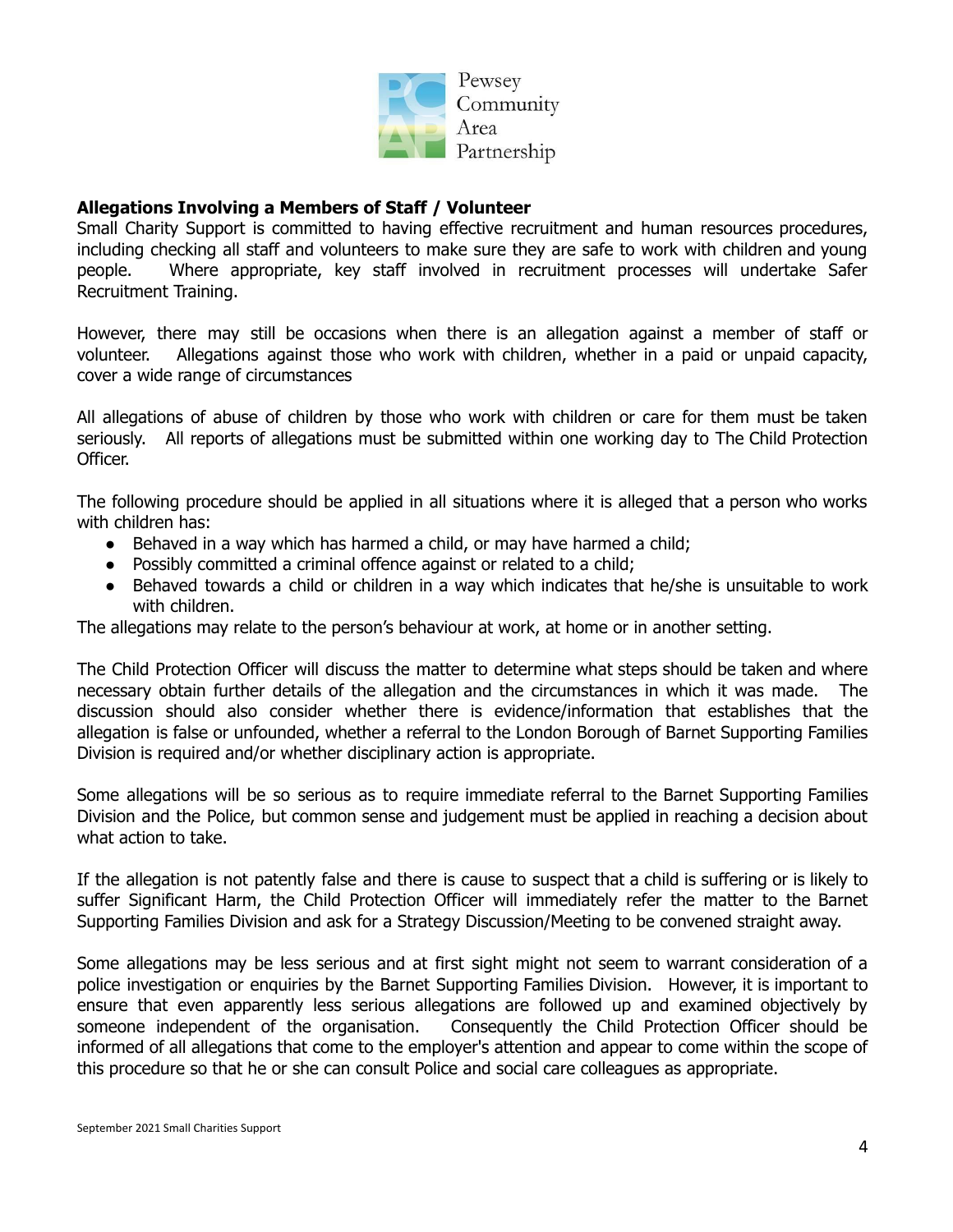

Where such allegations are made, consideration must be given to the following three strands:

1: The police investigation of a possible criminal offence;

2: Enquiries and assessment by Children's Social Care Services as to whether the child is need of protection or in need of services;

3: Consideration by an employer of disciplinary action in respect of the individual.

## **Escalating Concerns**

It is important to note that if you raise a safeguarding concern or pass on an allegation, you have a responsibility to ensure your concern is addressed to your satisfaction.

Therefore, if you feel that your concern has not been addressed (and that the child or vulnerable adult has not been protected) you should escalate the matter to the MASH team at Wiltshire Council.

For information on local procedures, including escalating concerns, look at your Local Safeguarding Children Board website for relevant information.

# **Legal issues Information Sharing & Confidentiality**

You can never guarantee confidentiality to a child or vulnerable adults. Information should always be shared if you think a child or vulnerable adults is suffering, or likely to suffer, abuse.

The protection of young people must take precedence over other legal rights. Please be assured that as long as information is shared in an appropriate manner and in good faith, the law will protect you. You should ensure that the information you share is necessary for the purpose for which you are sharing it, is shared only with those individuals who need to have it, is accurate and shared promptly.

For further guidance see:

**[https://www.gov.uk/government/publications/safeguarding-practitioners-information-sh](https://www.gov.uk/government/publications/safeguarding-practitioners-information-sharing-advice) [aring-advice](https://www.gov.uk/government/publications/safeguarding-practitioners-information-sharing-advice)**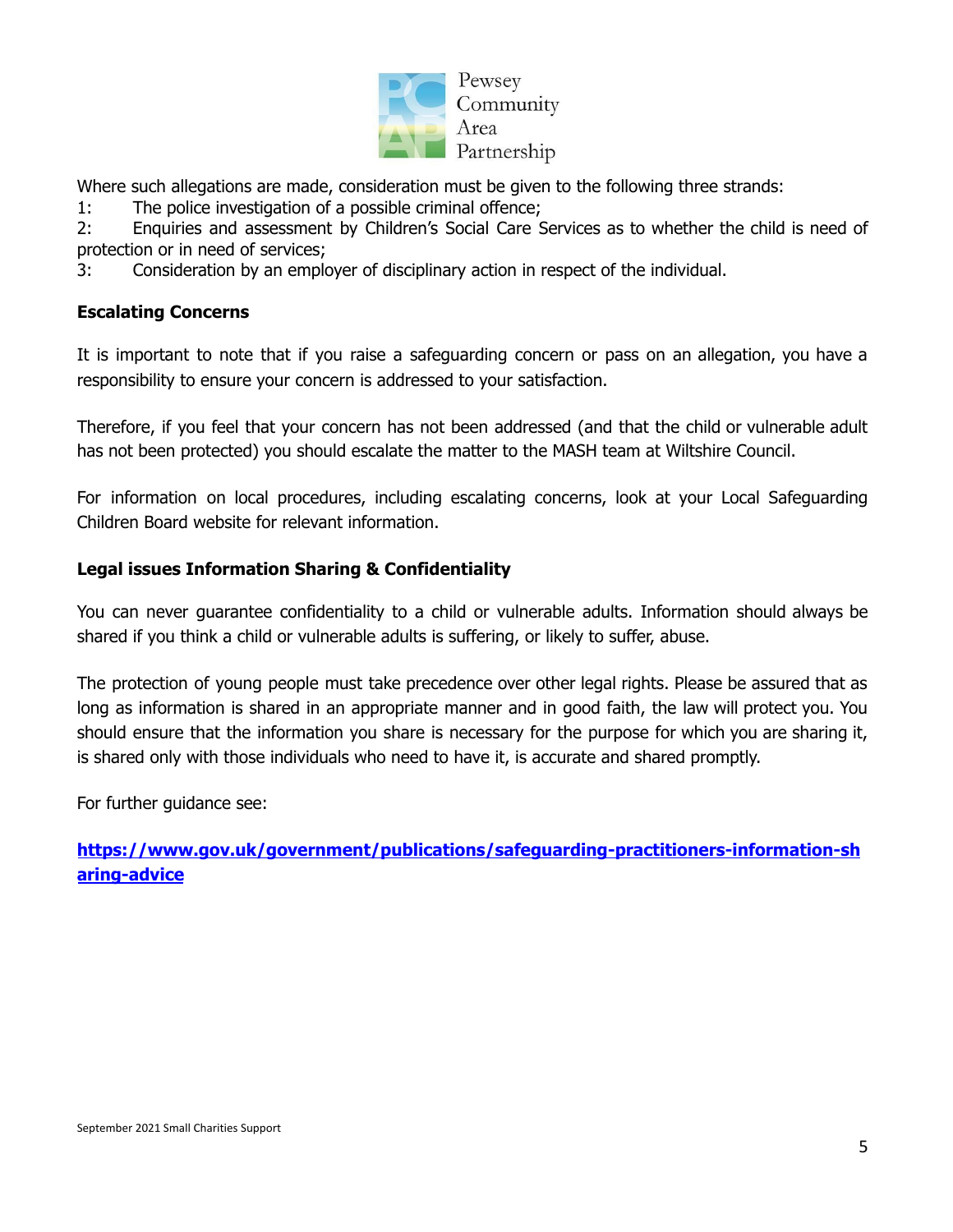

## **Useful Contacts**

You must be aware of the contact details of your local Children's social care, the police, relevant health professionals and the LADO.

## **Wiltshire Council Children 's Safeguarding Board**

We all have a responsibility to keep young people and young people safe from harm. If you believe a child or vulnerable adults or young person is at immediate risk of serious harm or injury, or you believe a criminal offence has been committed, call the police on 999.

If you believe a child or vulnerable adults or young person is at risk of significant harm, neglect or injury, report your concerns to the **Multi-Agency [Safeguarding](http://www.wiltshire.gov.uk/children-young-people-protection) Hub (MASH)** on 0300 4560108 (out of hours 0845 60 70 888).

If you have significant safeguarding concerns about someone who is working or volunteering with child or vulnerable adult or young people, call 0300 456 0100 and ask to speak to the Local Area Designated Officer (LADO) for advice.

If you think a child or vulnerable adults or young person is in need of support from a range of services and none of the above applies, see **our [services](http://www.wiltshire.gov.uk/children-young-people-contact) and who to contact**.

For e-safety concerns <https://www.ceop.police.uk/safety-centre/> is a useful resource.

The NSPCC helpline can also be a useful source of information <https://www.nspcc.org.uk/services-and-resources/nspcc-helpline/>

### **Review of Policy**

The safeguarding policy must be reviewed, approved annually or when legislation changes.

Policy updated and adopted September 2021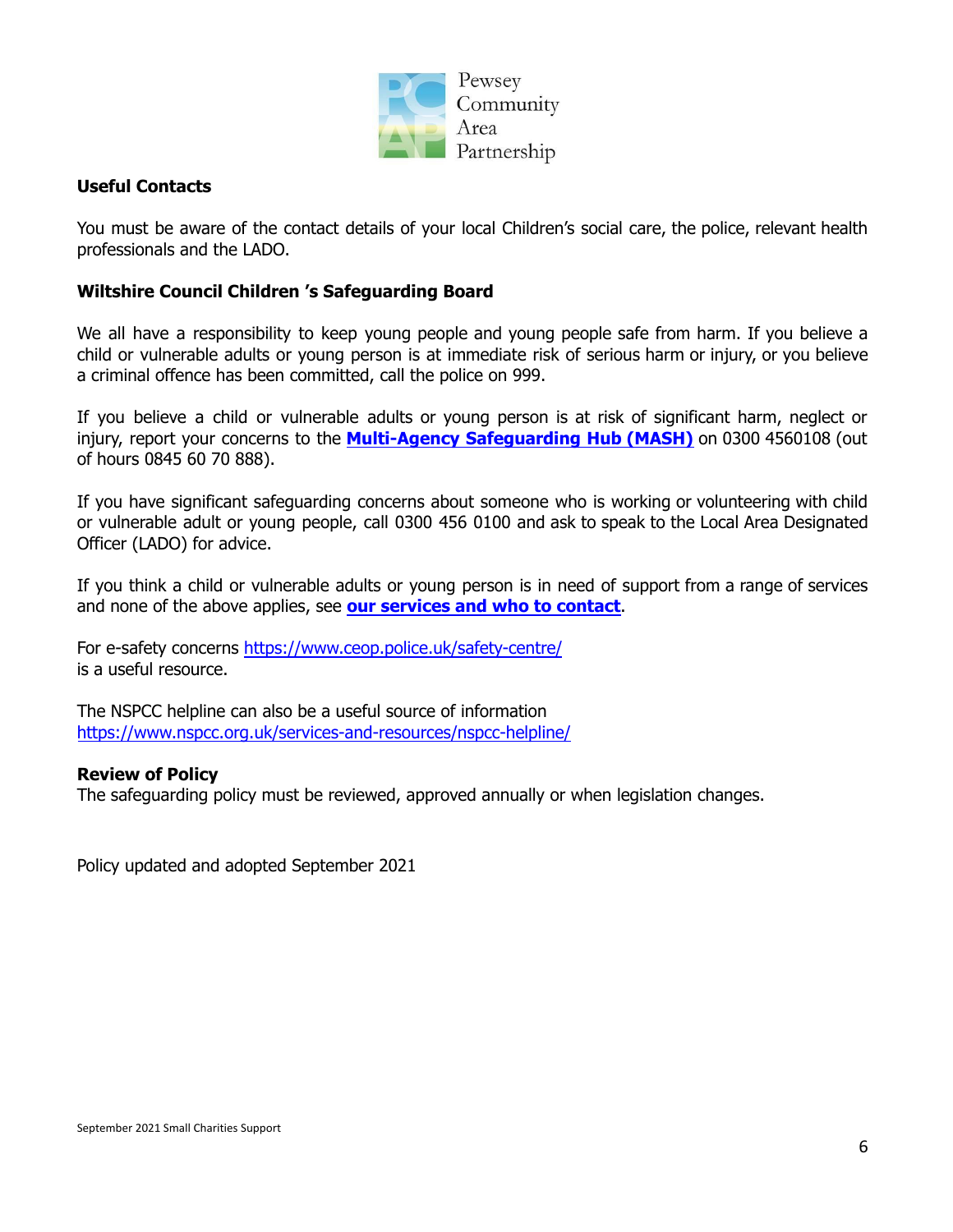

## **Appendix One**

## **Definitions**

## **"Safeguarding" and "Child Protection"**

The definition of safeguarding is much broader than child or vulnerable adults protection and is set out in "*Working Together to [Safeguard](https://www.gov.uk/government/publications/working-together-to-safeguard-children--2) Young people 2018"* - A guide to inter-agency working to safeguard and promote the welfare of young people ". This is the statutory guidance that sets out the legislative requirements and expectations of individual services to safeguard and promote the welfare of young people .

Working Together to Safeguard Children 2018 does not separate safeguarding and promoting the welfare of young people. This is the definition:

- Protecting young people from maltreatment;
- Preventing impairment of young people 's health or development;
- Ensuring that young people grow up in circumstances consistent with the provision of safe and effective care; and
- Taking action to enable all young people to have the best outcomes

Separate to safeguarding young people is "child or vulnerable adults protection". Child protection is defined in the Children Act 1989 as where there is "reasonable cause to suspect a child or vulnerable adults is suffering, or is likely to suffer, significant harm". The Children's Act 1989 introduced significant harm as the threshold that justifies compulsory intervention in family life in the best interests of young people . Physical abuse, sexual abuse, emotional abuse and neglect are all categories of significant harm. Harm is defined as the ill treatment or impairment of health and development.

In simple terms, safeguarding is the overall well-being of the child or vulnerable adults and every professional and every organisation is responsible for the safeguarding of young people. Within that there is child or vulnerable adults protection, when it is thought a child or vulnerable adults is either being maltreated or is at risk of maltreatment.

### **Age of a Child**

A child or vulnerable adults becomes an adult in law at 18 in the UK, this is in line with the United Nations Convention on the Rights of the Child. Many people use the term "young people" but there is no legal definition for the age of a "young person". 16 and 17 year olds are young people, in legal terms.